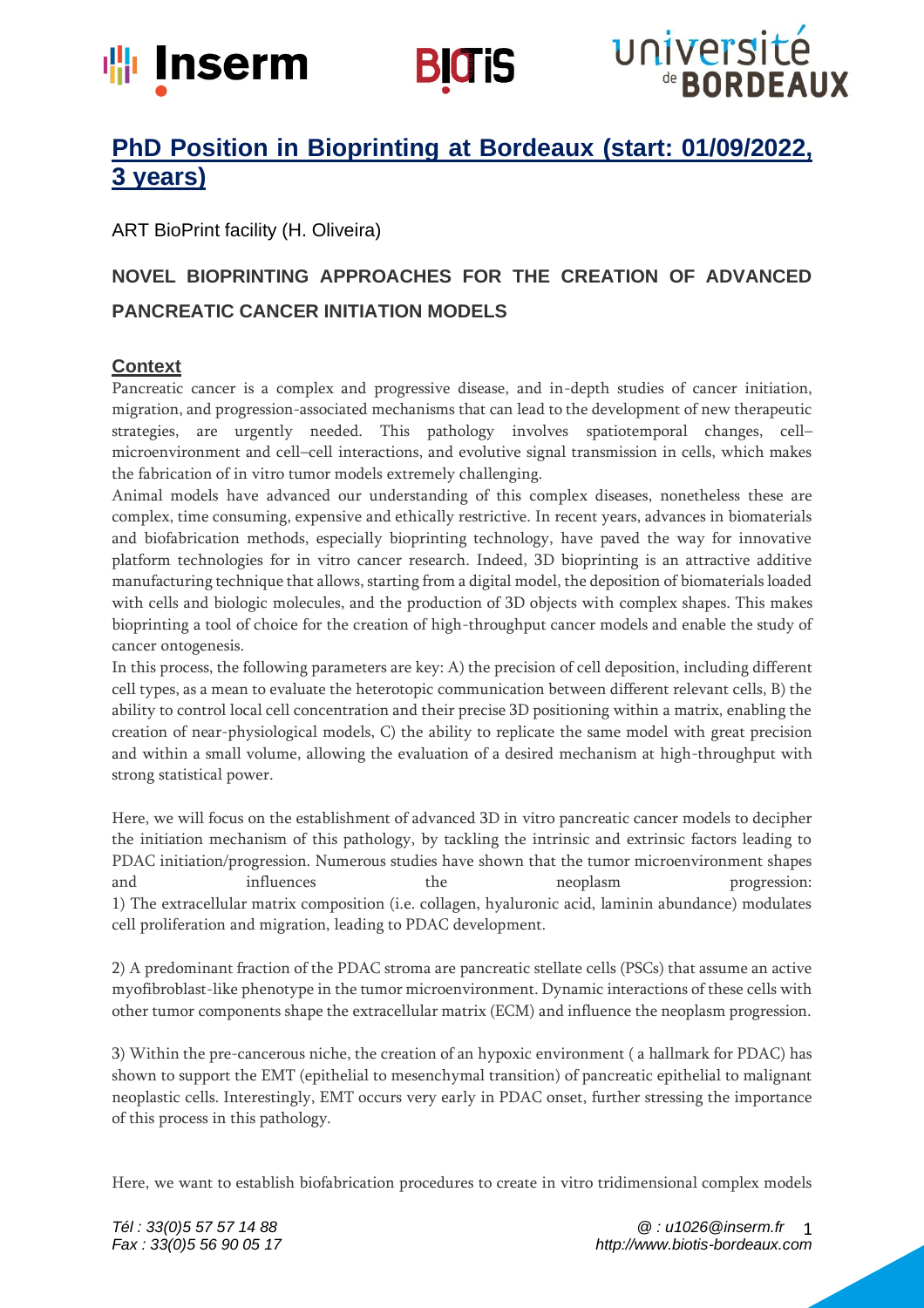





that can replicate the in vivo precancerous niche and be used as tools to decrypt the complex interplay between cancer initiation cells and their niche.

These novel in vitro tools should increase our understanding of the main oncogenic signal dynamics in pancreatic cancerogenesis and allow us to propose novel diagnosis and interception therapeutic leads . This project is fully financed by the ANR (Project BioPrint\_PaCiniMo, JCJC 2021 Oliveira,H). A strong collaboration is already established with Julie GUILLERMET-GUIBERT (CRCT, Toulouse), strengthening the know-how in pancreatic cancer.

#### **The Lab**

The Laboratory for the Bioengineering of Tissues (BioTis U1026) is located in Bordeaux (France) and its research spans from the fundamental aspects of cell-cell and cell-matrix interactions, all the way to the development of translational models and their clinical applications in vascular, orthopedic, oral and maxillofacial surgery. There is also an strong expertise on biofabrication and bioprinting approaches (particularly at the ART Bioprint, [https://artbioprint.fr\)](https://artbioprint.fr/).

## **Profile and skills required**

The PhD candidate will work in a multidisciplinary research environment (BioTis) where medicine, cellular biology and engineering are combined to improve the development of biomedical engineering approaches.

We are looking for a talented, curious, enthusiastic, and motivated life scientist for a three-year PhD position. As a PhD candidate, you are committed to conduct independent and original scientific research, to report on this research in international publications and conferences, and to assist in the supervision of research projects for both bachelor and master students.

Committed to a mission, willing to learn and to solve problems, and not afraid to take decisions. Ability to take initiative, be organized, self-directed, able to assume responsibility. Good interpersonal skills, ability to work in a team and network.

Previous experience with cell culture, bioprinting, tissue engineering and biomaterials is a plus.

### **Qualifications**

Candidates should have a MSc degree with expertise/background in materials science/ engineering and interface with biology. We would particularly welcome applications from candidates with background in engineering materials, chemical engineering and biofabrication. Previous experience in cell biology, cancer biology and/or tissue engineering are welcomed.

The PhD candidate is expected to have an excellent academic record and should be able to work in a multidisciplinary environment in close cooperation with other experts. Excellent communication skills and a good expertise of English (oral and written) are also required.

### **Start Date and duration:**

3 year-contract (full-time) starting September 2022

#### **Information and Application**

Questions regarding this position can be directed to: Dr Hugo Oliveira

email: [hugo.de-oliveira@inserm.fr](mailto:hugo.de-oliveira@inserm.fr)